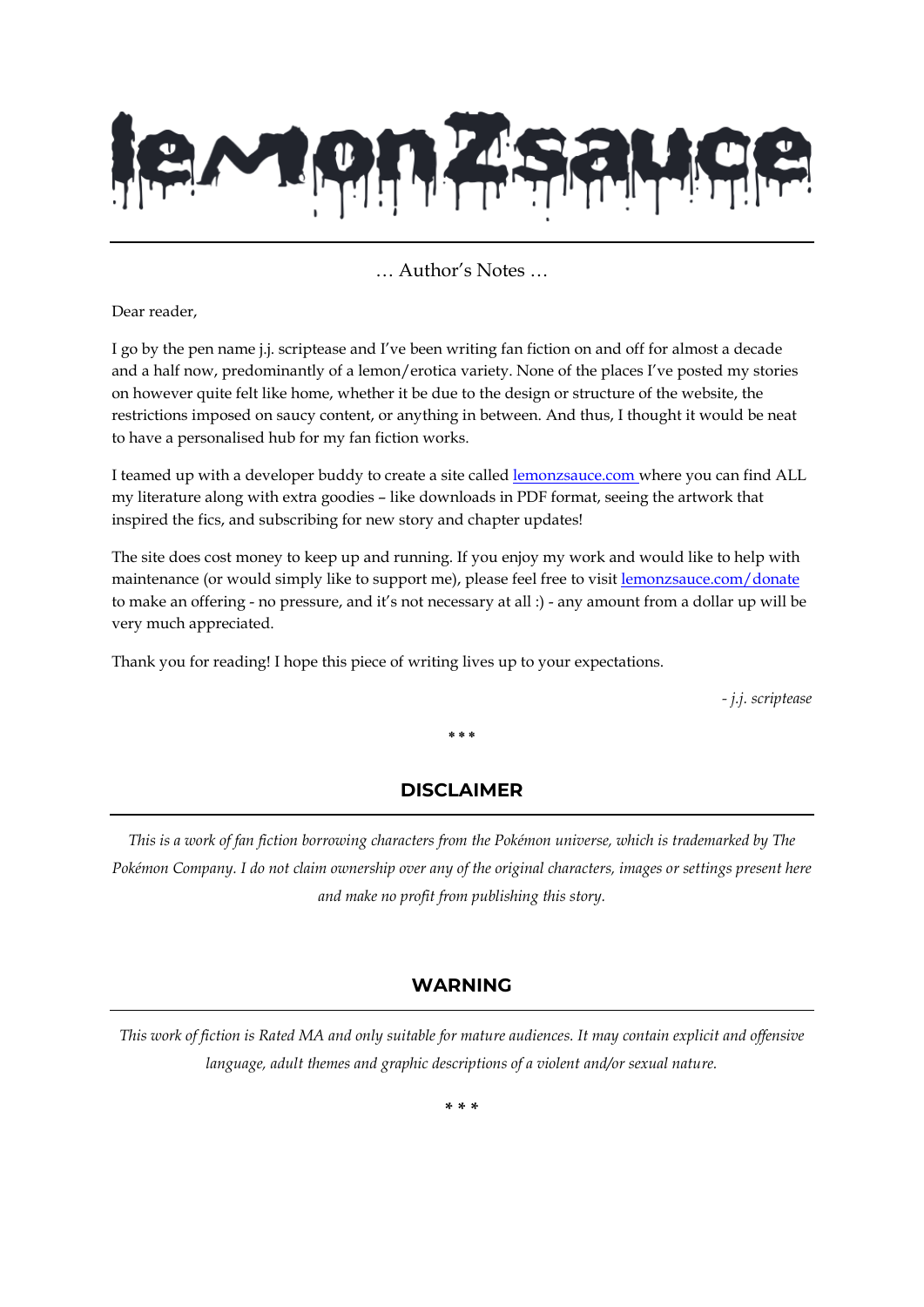

### **Synopsis**

Snooping through her teenage daughter's phone, Johanna discovers more about Dawn than she'd ever wanted to know - secrets changing the fabric of their family forever.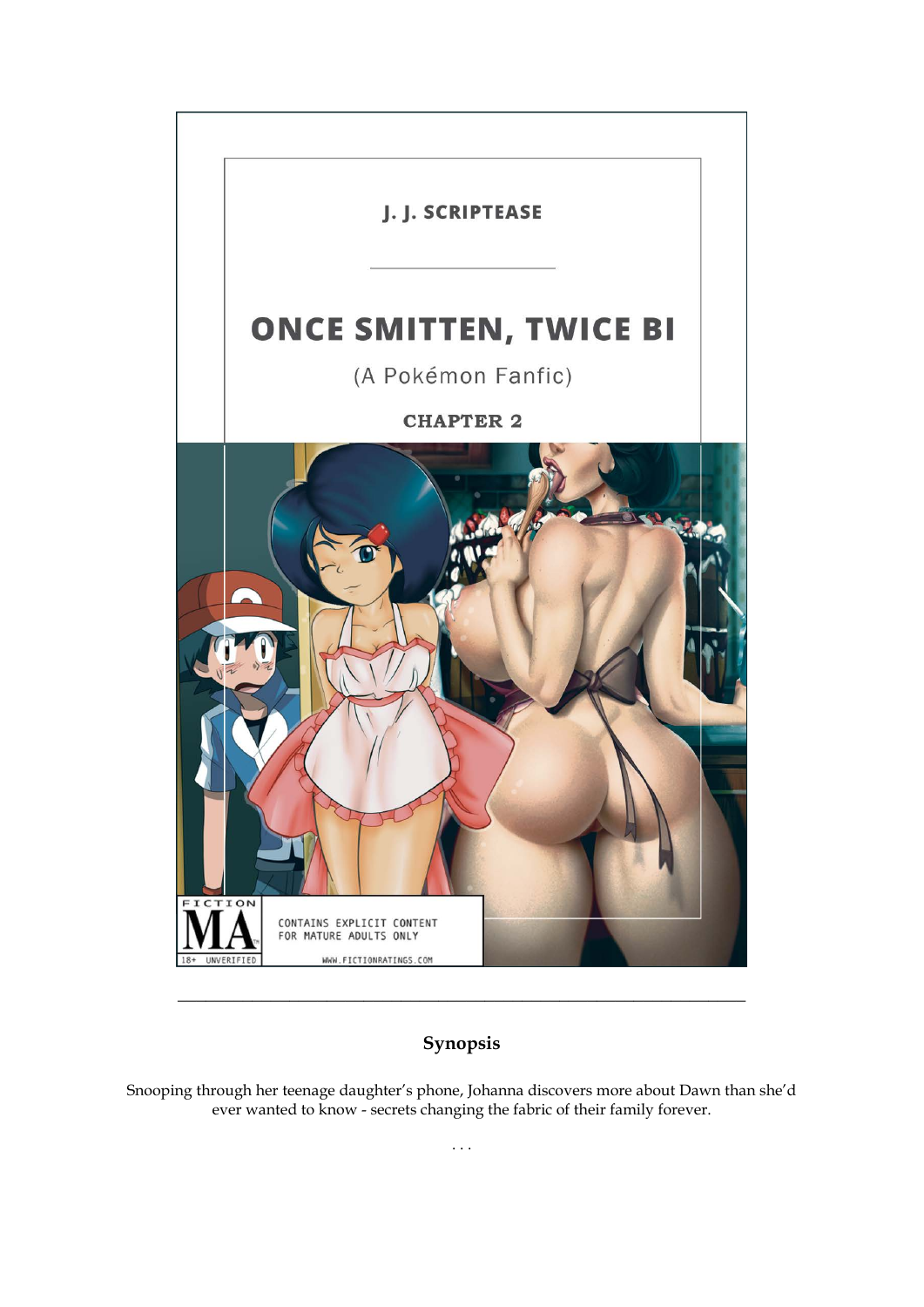# Once Smitten, Twice Bi

*A Pokémon fanfic by j.j. scriptease*

Chapter 2 – Bigger and Batter

Ash's mobile vibrated. His heart skipped a beat as the text he'd been waiting for popped up on screen:

*The coast is clear ;)*

He leapt off the bed and swung his backpack over his shoulder, heavy with recording equipment stuffed on top of his usual travelling essentials. If there was ever an occasion that needed to be captured on camera, today was it. He threw on the Trainer/Director cap he'd left on the dresser the night before and called out to Pikachu, "time to go, buddy."

"Pika!" The mouse pokémon hopped onto Ash's shoulder from the pillow it had been lounging on.

"You're going to help me make today special for Dawn, right?"

Pikachu promised with an enthusiastic 'pika pi!'.

Beaming, the pair set off from Twinleaf Town's Pokémon Centre and arrived at his girlfriend's house in the space of five minutes. Dawn had no idea he was in town, thanks in part to the video message he'd sent her at the break of day, staged to appear as though he'd been standing next to Professor Oak in his lab at Pallet. Ash rapped on Dawn's front door and a singsong voice chimed, "Coming!"

He looked around, hoping not to get spotted as a shuffle of excited feet approached him and Pikachu from the inside. The door swung open and reintroduced him to a woman he hadn't seen in years – Dawn's mom.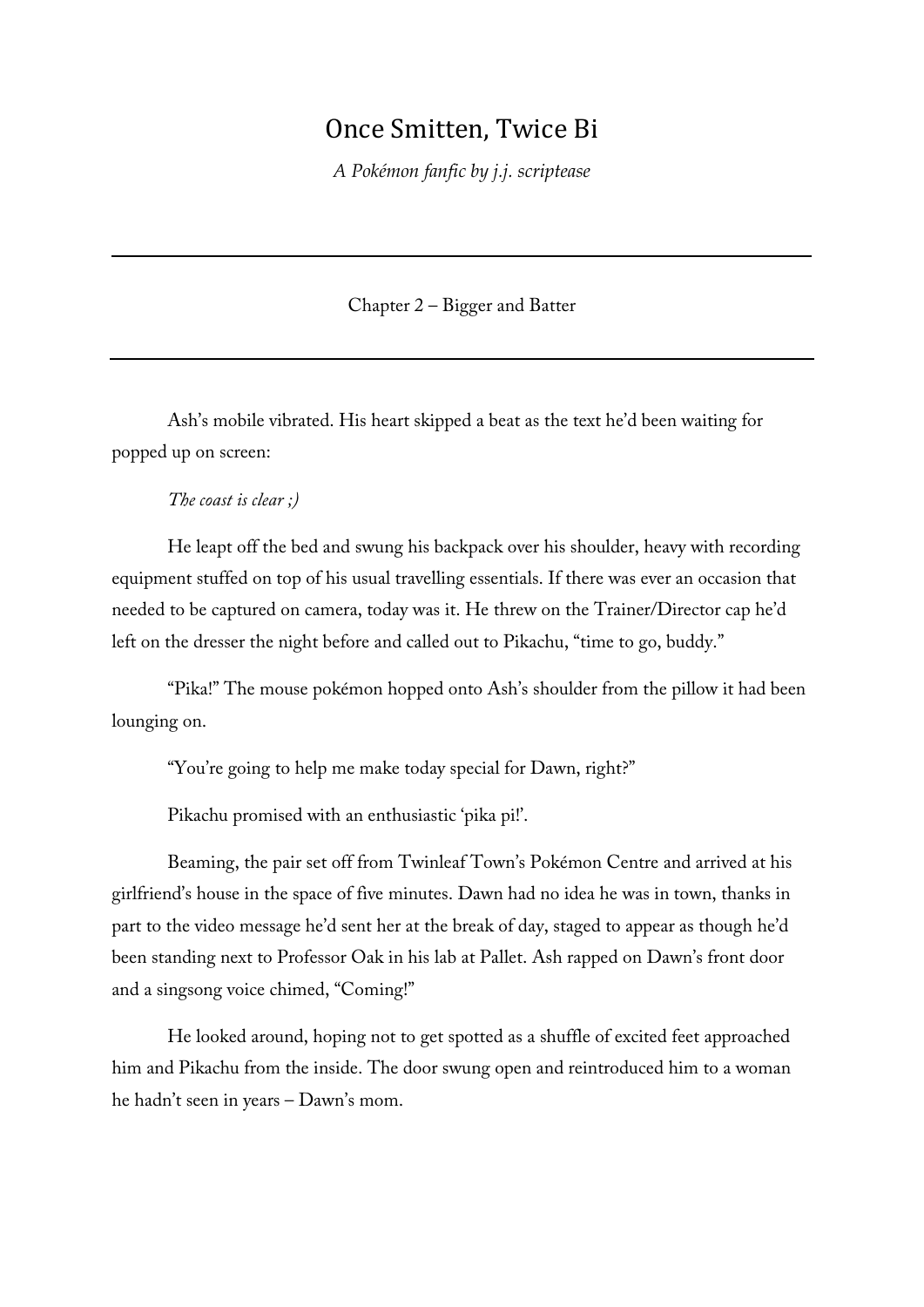Mrs Johanna looked shorter than he remembered, perhaps because she was taller than him the last time they met face-to-face. Now, in the midst of a growth spurt, a lanky Ash Ketchum stood shoulder to shoulder with the young mom, although her heels still gave her a slight advantage. Her hair was big, vibrant and azure, sculpted round her fresh face in almost the perfect circle, a red hair pin clipping the bangs above her left eye. She'd emerged dolled up for the big day with long, dark lashes batting over her shimmering blue orbs, and lightpink rouge on her cheeks, every bit the dazzling Coordinator she must've been at her peak.

Ash realised he'd been looking a little too long without saying a word. "Oh, uh, hi  $Mrs -$ "

"Please." She waved off his formal tone. "It's just Johanna."

"Oh, right. Okay." Ash scratched his head sheepishly. She had expressive laugh and smile lines that only showed in glimpses when she flashed a generous beam. His instinct was to compliment her on how great she looked, but he couldn't bring himself to do it, an odd discomfort tying his tongue in knots.

She could tell he wanted to say something and regarded him expecting words, but the longer she waited, the more awkward the silence became. Finally, Mrs Johanna rescued the spiralling discourse with a simple question. "How've you been, Ash?"

"Oh, me?" *Of course* you*, idiot, who else could she be talking to?!* Ash berated himself. Since when did Dawn's mom make him so nervous? There *was* the whole fact he'd been dating her daughter behind her back and engaging in all sorts of shenanigans she'd never approve of, but that was neither here or there. He and Dawn had always been careful covering their tracks. "I'm good, thanks. And how about you, Mrs – er, I mean – Johanna?"

"I'm well, thanks for asking." She offered a warm smile. "And how about you, Pikachu?"

"Pi-pika-chu!"

"That's good to hear," she said, beaming. "You remember Glameow, right?"

"Do I? How could I forget?" Ash knelt down to greet the grey, feline pokémon sat by her shin. He thought twice about petting her scraggily, old cat when it shot him a dirty leer and grumbled a threatening throaty sound. "Whoa, okay."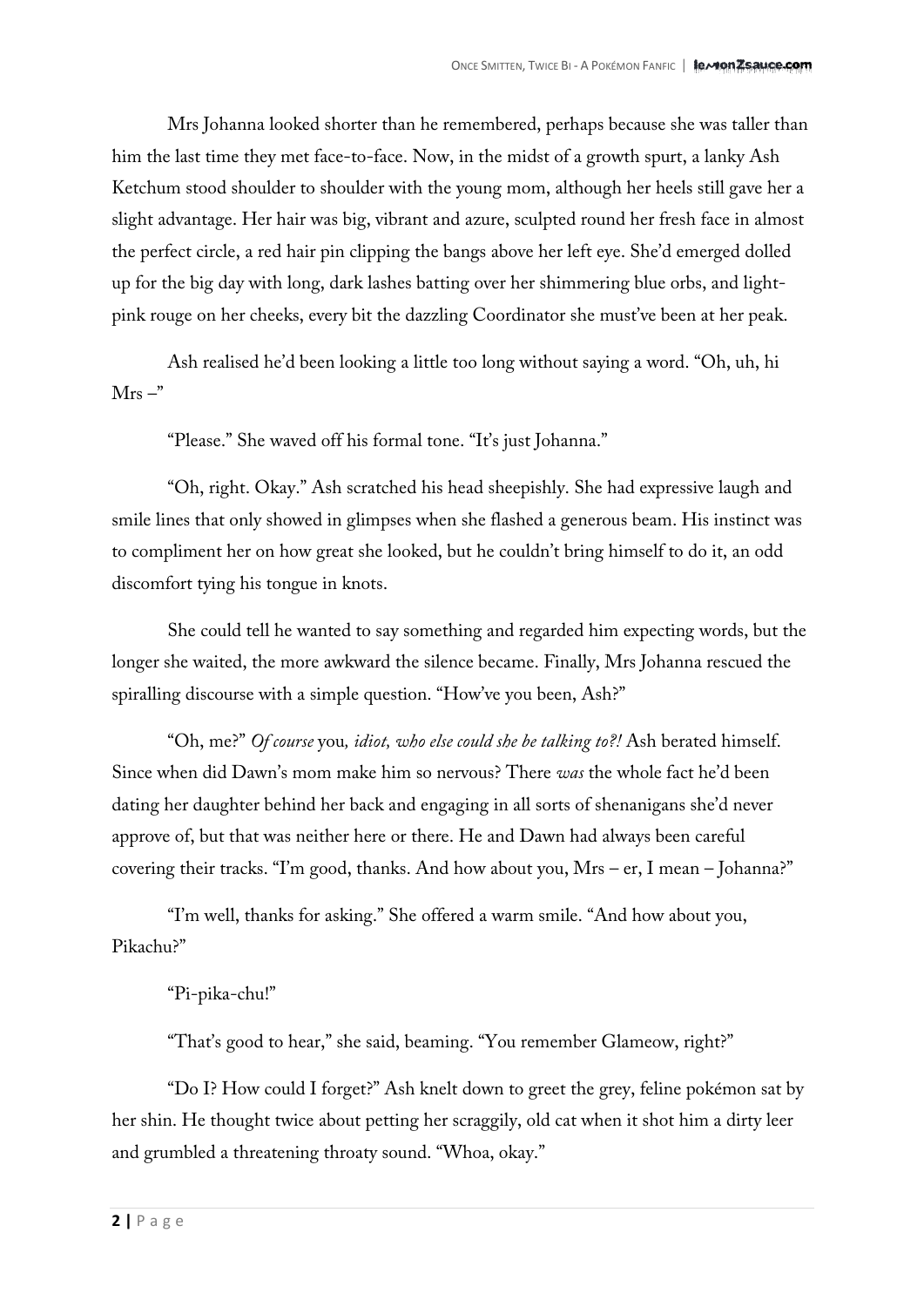"Glameow! That's no way to treat our guests," she scolded. "Sorry, Ash. She probably doesn't remember you. Between you and me," she whispered so the cat wouldn't hear, "I think Father Time is catching up to her."

Ash laughed though he was certain Glameow hadn't forgotten who he was, not after walking in on him and Dawn going at it in almost every room of the house while Mrs Johanna was away. "That's alright. I'm sure we can learn to love each other again." He winked at the family pet.

Glameow stuck her nose up at him and skulked off.

"Such a diva." Mrs Johanna chuckled to mask embarrassment. "Anyway, I guess you two should come in?" She stepped aside to make way.

"Yeah, that would be good," Ash said, worried someone might spot him on the doorstep.

It was notably quiet inside the house. Apparently, he and Pikachu were the first to arrive. An assortment of balloons, party hats, confetti, candles, decorations and a 'Happy Birthday' banner lay strewn across the living room table, all waiting to be unpacked and displayed throughout the house. Ash picked up a deflated balloon promising to take the shape of a Piplup once it swallowed enough air. "I guess we're a little early?"

"Pika pi…"

"Ah, well, you and Dawn seem to get along very well," Mrs Johanna said. "Better than I've seen her getting it on – er – *getting along* with any of her other friends. I hope you don't mind I asked you to come here before everyone else to help get things setup?"

"Not at all." He should've suspected as much when Mrs Johanna sent him the text rather early. In all his excitement, he'd expected to walk into a house teeming with Dawn's closest friends hanging up banners and bundling her gifts together.

"Thanks, Ash. I knew I could count on you. I can see why Dawn does, too." She winked.

Bashful, he pulled his cap down over his eyes a little. "Uh, just doing the same thing any good friend would do."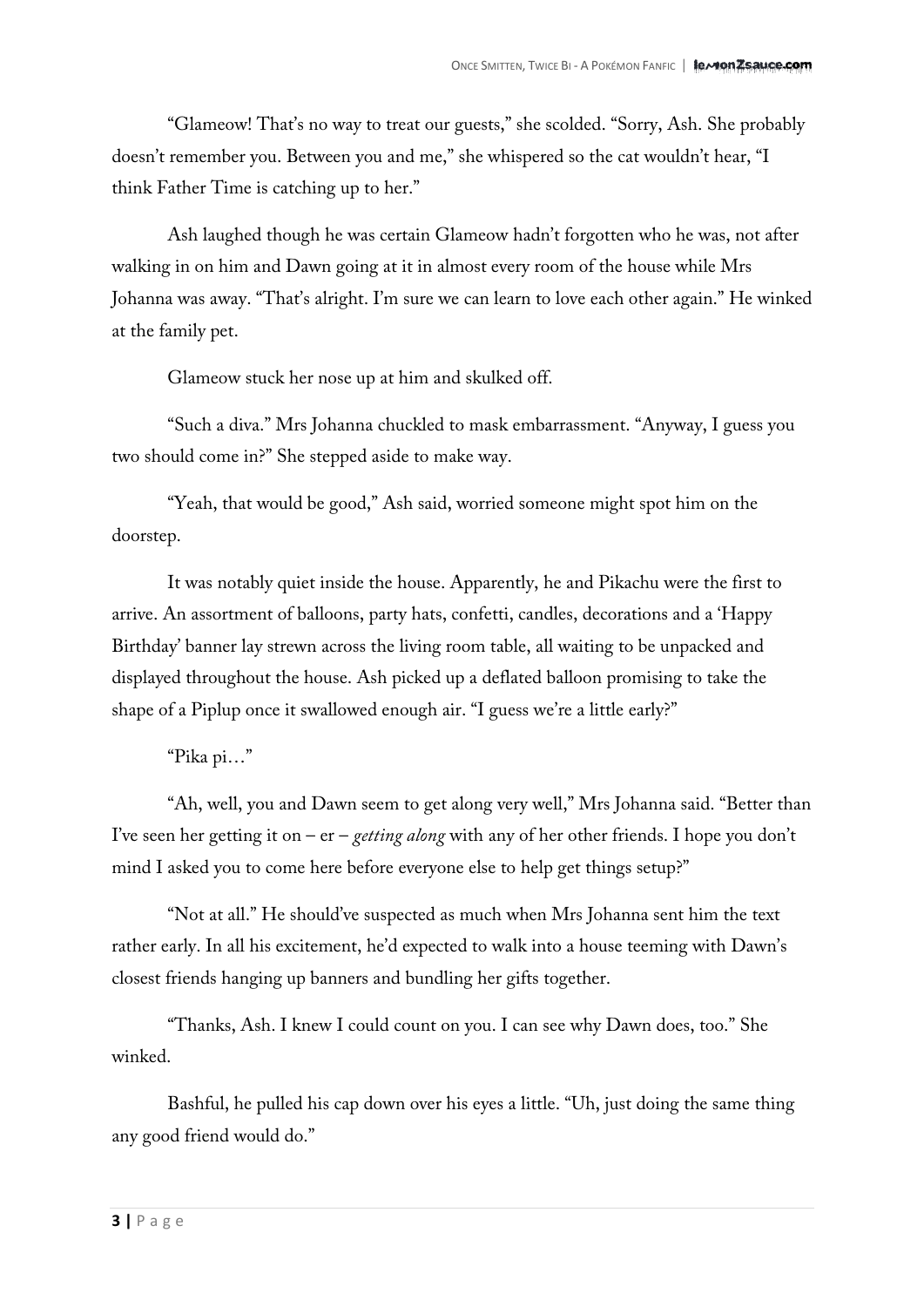"Of course, of course." Mrs Johanna hadn't stopped smiling since he walked in. Friendly as the gesture was, Ash couldn't shake off the paranoia every time he got a glimpse of it. "Okay, while you get things ready in here, I'm gonna finish up with Dawn's cake."

"I was wondering what smelt so good!" His nose twitched in the kitchen's direction, a warm, sweet aroma tingling his nostrils. One thing he'd never forget was Mrs Johanna's cooking; she'd churned up a storm the first time he and Brock visited many moons ago. "I can't wait to get my hands on that cake!"

"Now, now, birthday girl gets the first bite," she calmed him. "I see your appetite's only gotten more rambunctious over the years. Must be why you've gotten so…" With slow, poring eyes, she measured him from the tip of his toes to the top of his head, one corner of her lips twisting upwards as she completed her thoughts with a single word…

"Big."

Heat spread across Ash's cheeks. *She must've meant tall.* "Hehe, thanks, I guess." He avoided meeting her eyes but, in doing so, his gaze landed on her bosom, large breasts stretching her tight-fitting, white sweater. A low-cut apron draped her voluptuous figure, hugged her wide hips and hung over the crotch of her blue jeans. Mrs Johanna's legs looked incredible, nice and long, almost two thirds of her entire height. His scrutiny had travelled too far south and jumped right back to her smiling face as soon as he realised it. "Uh, yeah, so I guess we'll get started right away."

Pikachu hopped off his shoulder and grabbed one of the Piplup balloons while Ash went for a Togekiss. As they started blowing into the inflatables, the smiling mother turned towards the kitchen.

Ash peeked out of the corner of his eye, dipping to where the apron hadn't covered the backside of her skinny jeans. Mrs Johanna's butt looked twice as plump as her daughter's, jiggling in the form-fitting denim as she strutted tantalisingly slow. Her three-quarter jeans revealed strong calves, further accentuated by pink heels click-clacking on the echoey floor. The sway of her womanly hips, the wobble of her onion-shaped rear distracted Ash from the pressure he was puffing into Togekiss.

As if sensing the eyes on her ass, Mrs Johanna whipped a glance over her shoulder before turning the corner. Ash forced a panicked breath into the inflatable. It exploded.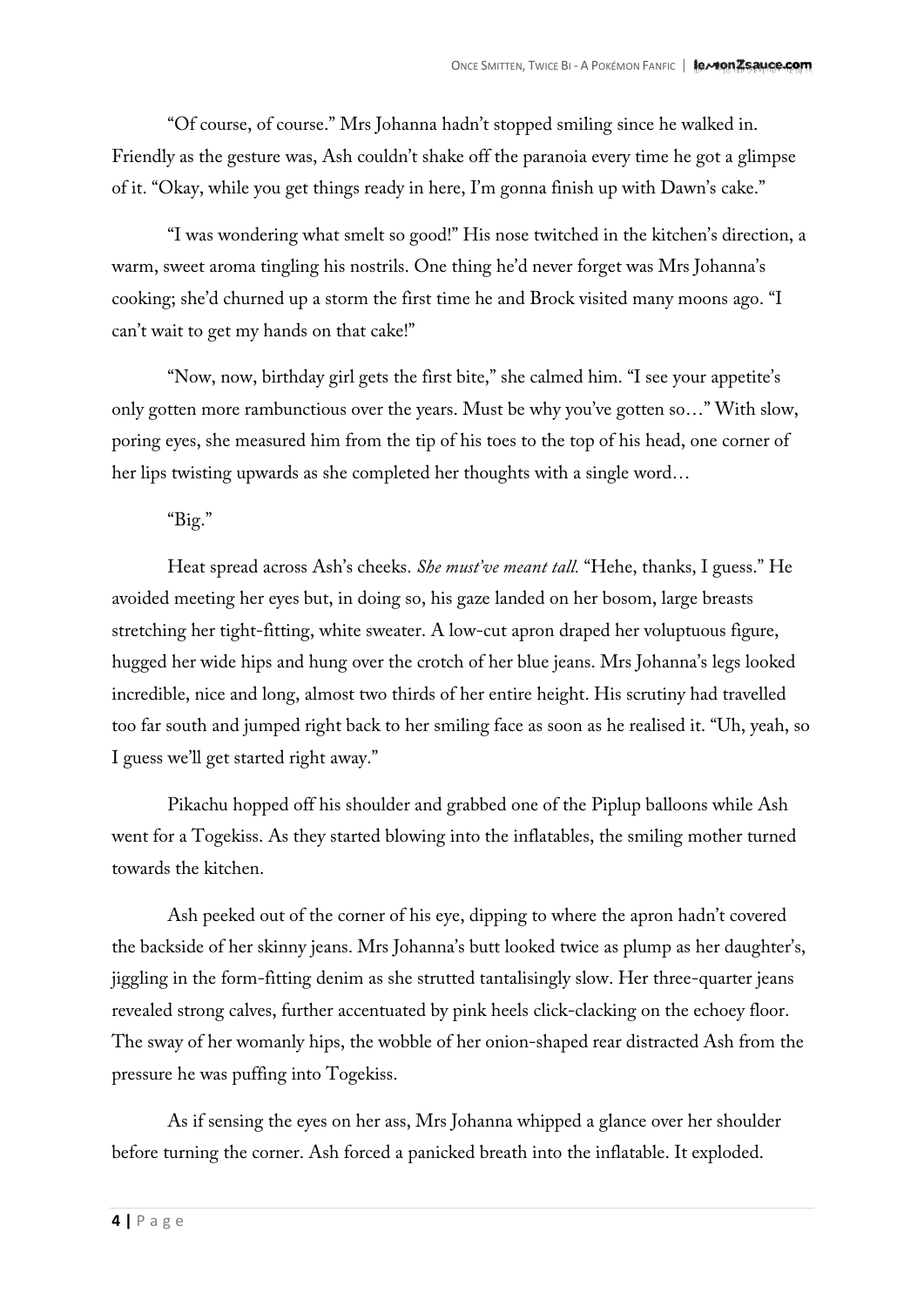Pikachu jolted in shock and let out a Thunderbolt that zapped his own balloon. The pair stood dumbfounded as bits of charred rubber showered their heads.

"Pika-pi?"

"Sorry about that, buddy." Ash let out a nervous laugh. He threw a glance at where he last saw Mrs Johanna and was relieved to note she wasn't there. Although she must've heard the pop, it eased him to know she hadn't seen him embarrass himself on top of it too.

Ash and Pikachu picked up new inflatables and started over.

Was he going crazy or was his girlfriend's mom hitting on him? No, couldn't be.

But…

What if she was?

Nah. Why would she? A single mom with a body like that and a daughter who spent half her time away on pokémon journeys. Mrs Johanna probably had plenty of time to find suiters willing to satisfy her needs. Although, you'd never know it from the way she had looked at him…

### *Get your mind out of the gutter, Ash! It's* Dawn's mom *we're talking about here.*

Ash forced the thoughts out of his head and refocused his energy on not blowing up anymore balloons.

. . .

A loud pop startled Johanna as she turned the corner. She clutched her heart against the wall, her chest pounding with more than fear from the abrupt noise. Ash Ketchum was in her living room, her teenage daughter's secret boyfriend. It was no coincidence she'd asked him to show up early. But her plan to confront him about the sex video she discovered on Dawn's phone fell apart the instant she opened the front door.

Ash proved to be the kind of kid that was impossible to stay angry at. Even when she'd met him at ten, he demonstrated a heart of gold, and any wrong he committed was a deviation of pure intent. Granted, there was nothing pure about the stuff he was doing to her little girl on that video.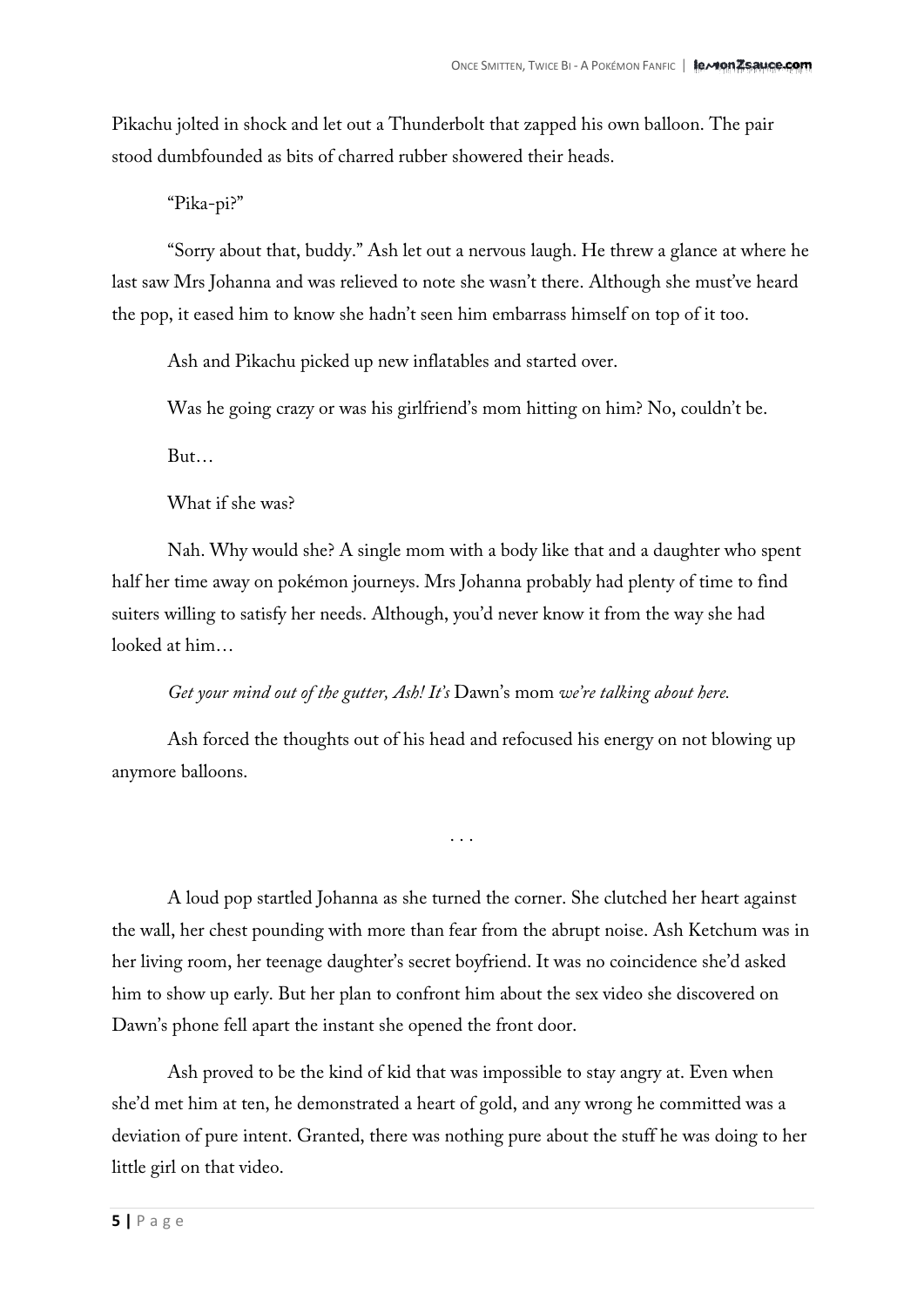Johanna should've butted out. That was probably what Dawn would tell her if she'd ever broached the topic. With Ash, Johanna thought she might've gotten further, but it turned out to be almost as awkward making small talk with him after watching the video, let alone bringing up anything that happened in it. Not to mention, just being in his presence made her feel things she hadn't felt in a long time, lured her into feeling young again.

And desirable.

Probably a good thing she left when she had, lest she did or said something to embarrass herself beyond repair.

#### *… he was totally checking me out there though, right?*

Johanna wondered why she'd even ask herself such a mischievous question. It didn't matter. She gathered her wits about her and continued to the kitchen.

. . .

A slew of half-used ingredients and Tupperware lay strewn on the kitchen table, including flour, a mixing bowl, cracked egg shells, coconut oil, a bag of sugar and milk. Johanna's pleasant humming danced along the sweet-scented air. A delicious, browning swell took form in the orange glow of the oven. She fanned in a whiff of her handywork, smiled dreamily then lifted the hot door shut. This may well turn out to be the best cake she ever baked. She beat the leftover batter in a bowl which she would use to make cupcakes later.

"We're finally done, Mrs. Johanna." Ash's voice trickled into the kitchen from behind her shoulder. "You wanna come check it out? I've setup my tripod and everything, gonna catch every minute detail of her face the moment everyone screams 'surprise!' Hehe, can't wait!"

"Oh yeah? That's lovely, dear." She flashed him a smile over her shoulder. "Give me a minute and I'll come see, okay?"

"Sure thing!"

Pikachu jumped onto the counter and swiped a pawful of batter from her mixing bowl.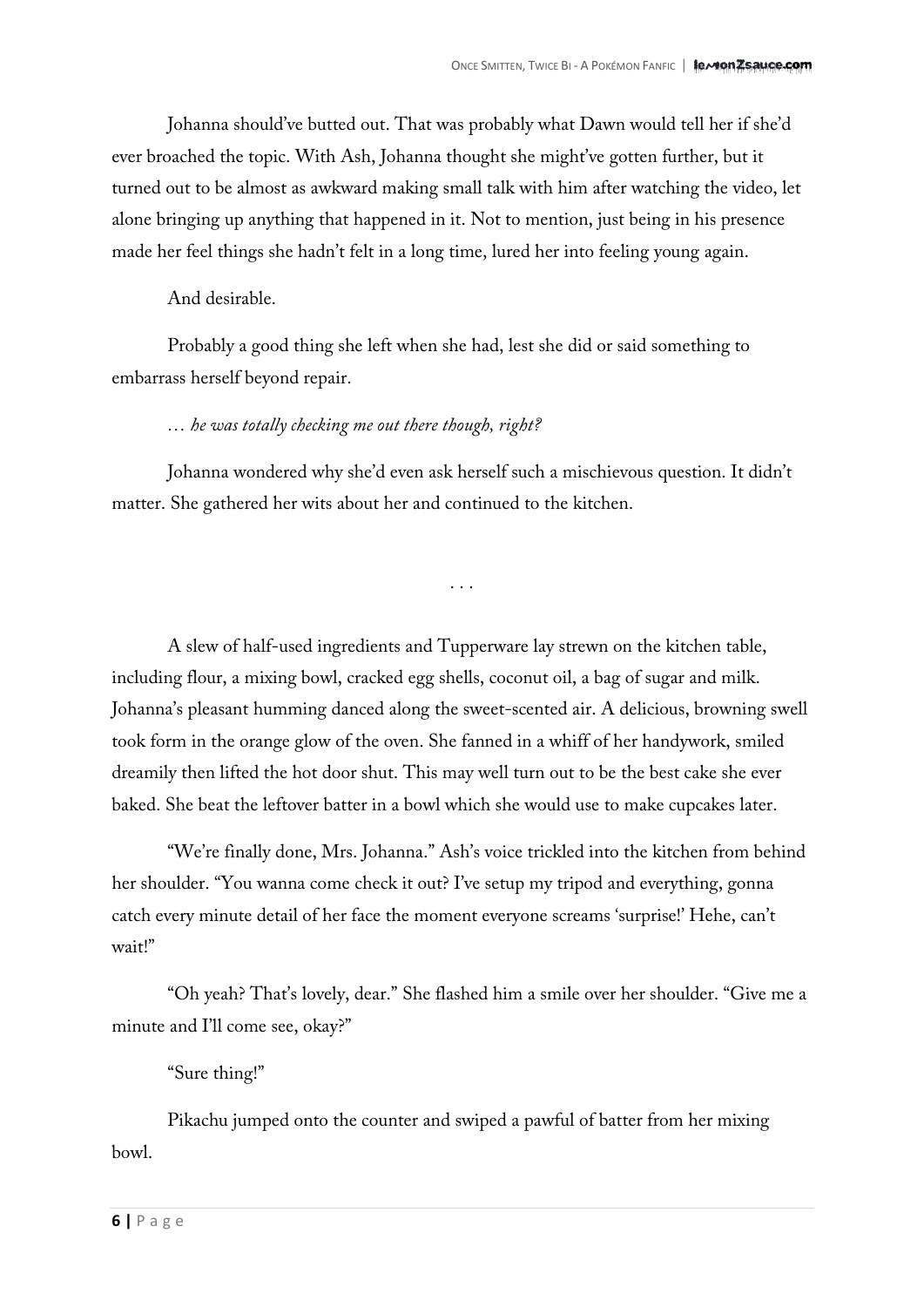"Pikachu!" Ash scolded. "You can't just –"

"It's quite alright, Ash." Johanna laughed. Pikachu licked the tasty gloop of his little hand and sucked every digit clean. "Do you like it?"

"PI-PIKA!"

"You probably want some too huh, Ash?"

He chuckled, guilty as charged. "Don't bother yourself, Mrs. Johanna."

"It's Johanna."

From the table top next to the sink, Pikachu caught sight of Glameow and Umbreon chasing each other in the backyard.

"You want to go play with them?" Johanna asked. Pikachu nodded. "No need to worry, we'll call you once everything is ready."

Pikachu hopped down and raced through the doggy door to join his peers.

And then there were two.

Just as well, thought Johanna. If she was ever going to confront Ash about his secret relationship with her daughter, there'd be no better time. They had little more than two hours before all of Dawn's friends would arrive and take their positions behind couches and under the coffee table.

Even though she knew time was of the essence, Johanna couldn't bring herself to whip around and face Ash. What if she faltered again? What was she even supposed to say? Sweat dotting her brow, she stirred the wooden spoon harder without realising it, her whole body jiggling with effort. Wait, what if he was watching her right now?

He'd gone awfully quiet.

Could he be…?

Johanna looked behind her. Her suspicions were wrong: Ash sat on a chair at the kitchen table, his head dipped down in concentration on a small screen. Johanna stifled the urge to groan. Kids and their devices. He was probably just as bad as her daughter. "What is that?" she wondered aloud. It looked like a cross between a PokéNav and a mobile phone.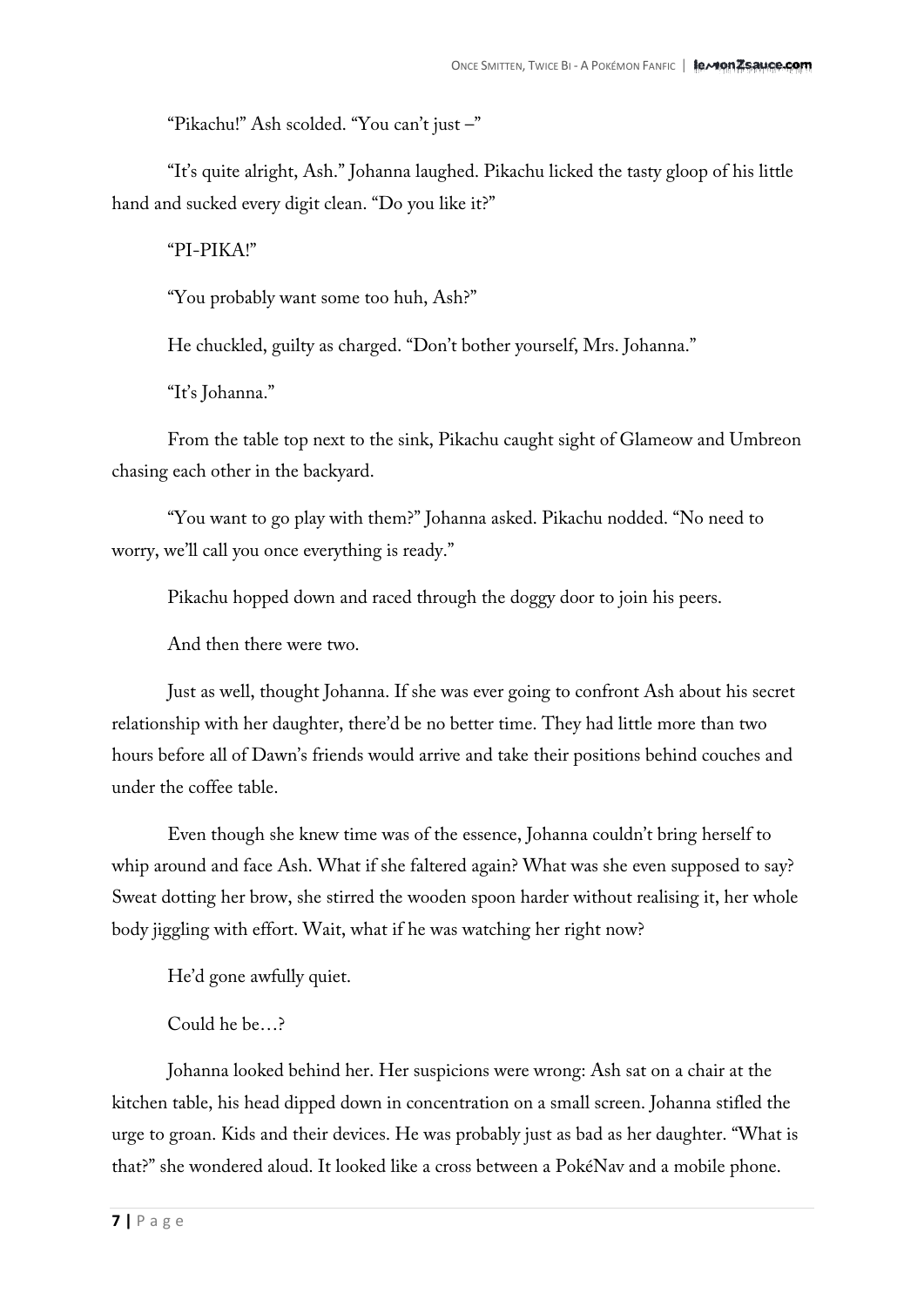"It's the new Xtransceiver." Ash waved it up for her to see. Its large, rectangular screen produced a spectacularly crisp live video of Professor Oak. "Say hi to Mrs Johanna. You remember Dawn's mom, right?"

"I do. Greetings to you, Dawn's mom."

"I keep telling him it's just Johanna," she said with a light shake of her head. "Good to see you again, Professor Oak."

"Likewise."

The quality of the Xtransceiver both frightened and blew Johanna away, detailing every last wrinkle, freckle and liver spot on the elderly man's face in extremely high definition. After Ash updated Professor Oak on the proceedings since his last call, he explained to Johanna how the new Xtransceiver boosted image quality on both ends, came with a folding stand and built-in selfie stick, which he demonstrated by pushing a button that extended a long, mechanical arm he stopped inches from the device touching the ceiling. His primary motivation for acquiring the Xtransceiver was to capture quick, top quality visuals on the fly.

"Wow." Johanna nodded, impressed. "I see you're taking this recording thing really seriously."

"Something like that." Ash tried to brush off his enthusiasm, retracting the mechanical selfie-stick with another push of a button.

What he didn't know was Johanna was privy to some of his more 'illicit' productions. The Xtransceiver actually made for a good segue into what she really wanted to ask him. "So, Ash, record anything 'interesting' of late?"

"Hm, lots! I once caught a troop of Copperajah holding a ceremony for their fallen on camera! Oh, and last week, a herd of Taurus standing up to a vicious Pyroar – they chased it right out of their grazing grounds! Do you wanna see?"

"Ah, that's nice, maybe later?" she said, beating her batter with little interest in hearing about pokémon footage. "What about anything, I don't know, more… 'spicy'?"

"Spicy, hmmm…" Ash rubbed his chin whilst recollecting. "Oh! About a month ago, I caught a Pikachu trying to hump the hell out of a Gyarados! Not my Pikachu, of course."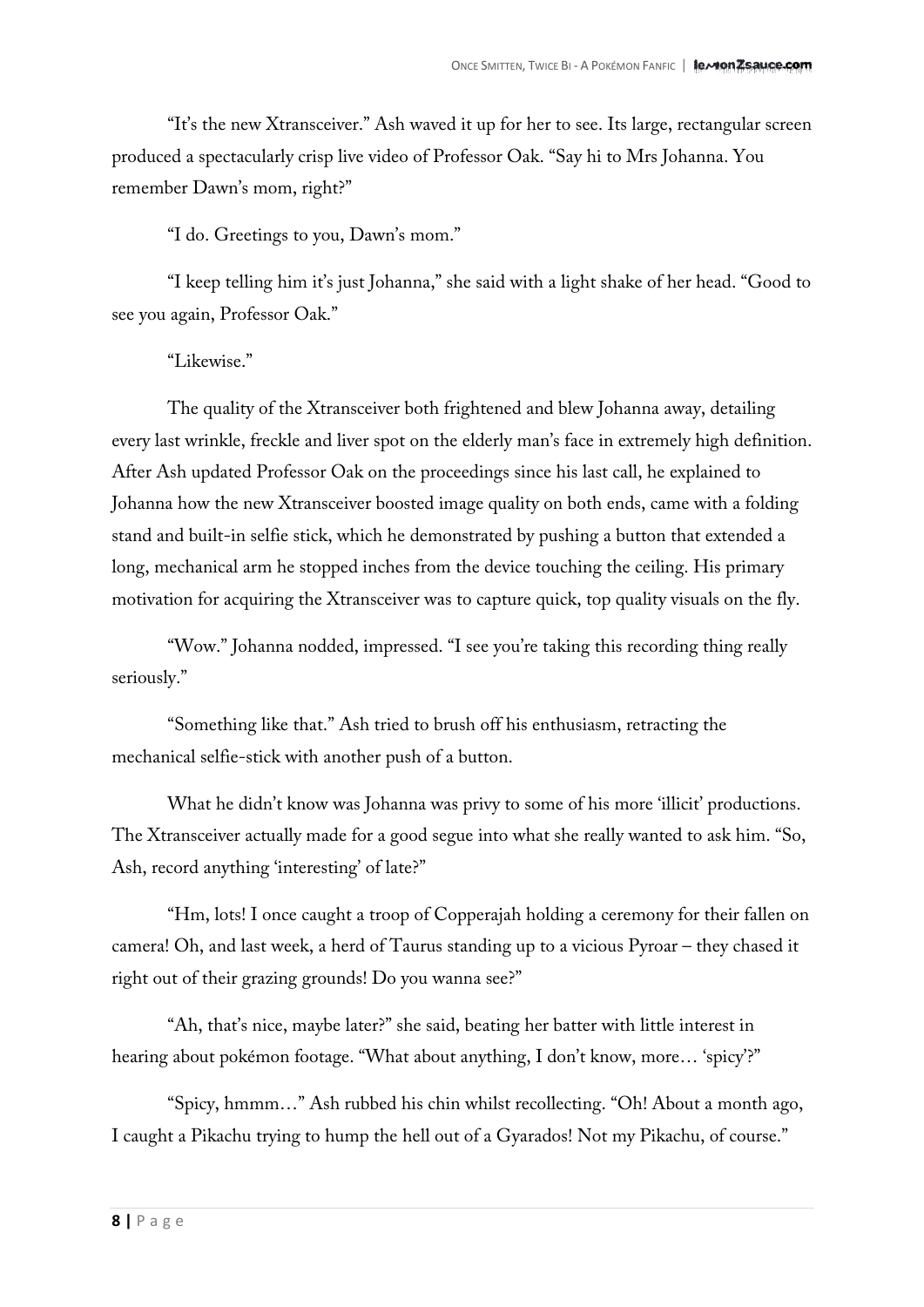Johanna laughed nervously. Was that even possible? Trying to work out the mechanics of such a mating attempt made her head hurt. The conversation wasn't going where she wanted it to. She needed to be more direct. "What about something not involving pokémon?"

Ash hummed in deep, long thought. She couldn't tell if he really didn't know what she was hinting at or if he was just playing dumb. Exasperated, she stopped stirring the bowl and turned around to face him while leaning back on the sink. "What do you think of my daughter, Ash?"

He stalled and blinked, as if the question jammed the gears in his head. "Your. Daughter?"

"Yes, my daughter." Johanna crossed her arms. "You know, adventurous girl, blue hair, about this tall, nearly as gorgeous and talented as her mother. Name's Dawn. The girl we're throwing this surprise party for. Any of this ringing a bell?"

Ash laughed for no particular reason, tugging on his collar as if it had suddenly tightened around his neck. "Er, um, so I think I'll take you up on that offer for cake batter after all."

Johanna rolled her eyes. Changing the topic, huh? Typical. "Fine." She grabbed the bowl of batter and wooden spoon when a scandalous thought crossed her mind. Mischief must've been written all over her face because Ash suddenly tensed in his seat at her expression. She approached him in a casual gait while stirring the sweet-scented mix he'd requested. "You mean… *this* batter?"

Ash nodded cautiously, as if it were a trick question he wasn't sure he should be answering honestly.

Johanna scooped a small helping of the beige treat, then rolled the tip of her tongue round the head of the wooden spoon, locking eyes with the young, mesmerised boy as she wrapped her plump lips completely over the big, oval end and sucked it clean with a delicious moan. Ash gulped as she loomed upon him, her pointed heels stopping two steps in front of his sneakers. She relished in the air of authority standing over the fretful Trainer shifting in his seat.

"Hey. Look at me."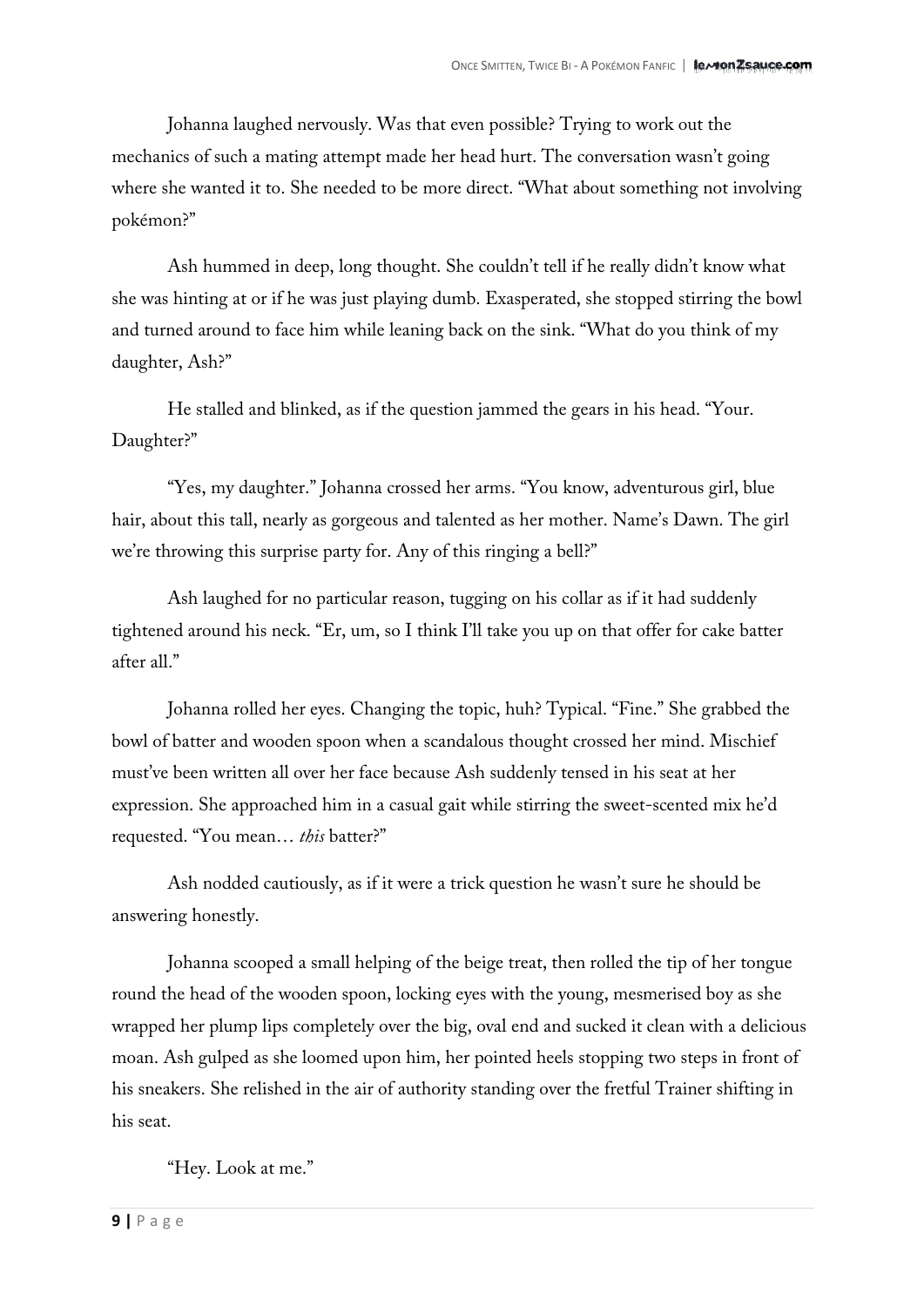Guilt weighed his head down. Ash hauled it up with some effort, his brown eyes meeting her stern blue with a quiver.

"I'm not angry," Johanna said, honestly. She'd had weeks to stomach the content of that video.

"Y-you're not?"

"I haven't swatted you with this yet, have I?" She waved the wooden spoon around, hinting the possibility was very much alive. "I know your mother wouldn't mind if I did. Remember how she'd hijacked Professor Oak's call when we first met? And told me to –"

"*Please feel free to scold him as much as needed if he acts up or misbehaves,*" Ash recounted miserably.

"Yes." Johanna was taken aback he remembered Delia's exact words. Well, whenever a mother dressed down her son in front of his friends, it was bound to stick. Johanna never imagined those words would come back to bite Ash. "Don't worry," she reassured him, "I only want answers from you. Honest answers."

He put on a brave face and nodded.

"What are your intentions with my daughter?"

He baulked. It was only the first question. "I, uh, I don't know. Um, we just kinda hang out and... do stuff. So, more of that, I guess?"

"Stuff?" She narrowed her eyes scarily thin.

"Like train our pokémon together!" he blurted in a hurry.

 $"And...$ <sup>"</sup>

"Go on adventures, hikes, um, visit Contest Halls, go on walks, picnics, uh – the normal boyfriend and girlfriend stuff, you know?"

"Hmmm." He still wasn't owning up to the salacious incident. Self-preservation? Or was he trying to protect Dawn from having her mother find out? Johanna couldn't read past the shakiness in his chocolate eyes. But one thing she hadn't missed was how his gaze would dart up and down between her face and chest, very quickly, very deft.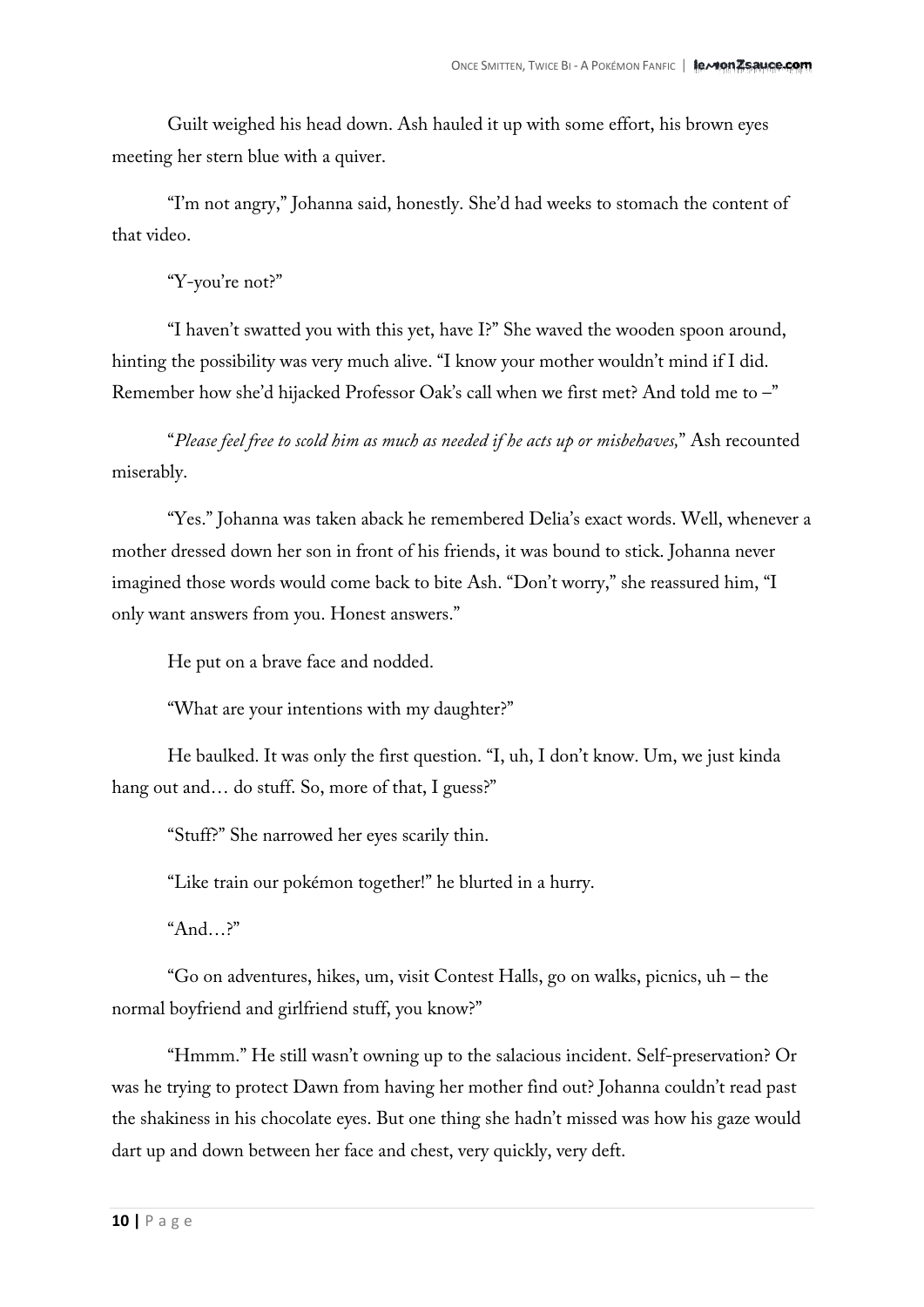How horny he must've been that, even in the midst of a damning interrogation, he risked peeping at her bosom. Perhaps more shocking was it didn't bother Johanna in the way it might've. The boy couldn't help himself, couldn't control his urges. He was at that age. Oh little Ashy; the seasoned mother in Johanna yearned to coddle him, to give him 'the talk', all whilst the sex-starved woman in Johanna lapped up the attention of a young, virile buck who'd shown himself not only to be eager and brimming with stamina, but well-endowed too, her thoughts drifting back to the footage of him mounting her daughter, Dawn's cries of ecstasy etched into her reptilian brain. Johanna suddenly felt flushed.

Before she knew what she was doing, she heaped batter on the wooden spoon then extended it to Ash. "Here." She needed for him to go ahead. "You answered my question."

Ash managed a tentative nibble before she pulled it away.

"Good boy." She petted his head over his Trainer cap, not unlike how she petted Glameow whenever it caught troublesome Rattata. "Now, Ash, do you love Dawn?"

"Yes," he said, no hesitation in his voice.

She believed him. "That's wonderful." She scooped out another helping of his reward. But Johanna didn't extend it for the taking like the first time. Instead, she closed the short distance separating them, tucking his legs between her long, shapely pair before perching herself in his lap. She lifted the spoon to his lips and whispered, "Here. Eat up."

Their faces only inches apart, Ash shifted his eyes to the spoon heaped with batter on his left, then back to the gorgeous, blue-haired mother offering to feed him. The befuddled Trainer appeared to be calculating the morality of the situation and, maybe, weighing up the chances this might still be some kind of trick. It took a few pensive seconds but he convinced himself to open his mouth and accept the second helping, his upper lip wiping down the beige heap to a flat layer. He hadn't calculated Johanna would do the same on the other end of the batter.

The tips of their tongues met on the underside of the spoon. It re-entered the bowl licked clean of its contents.

Johanna had another question. "Ash…"

"Mrs Johanna…"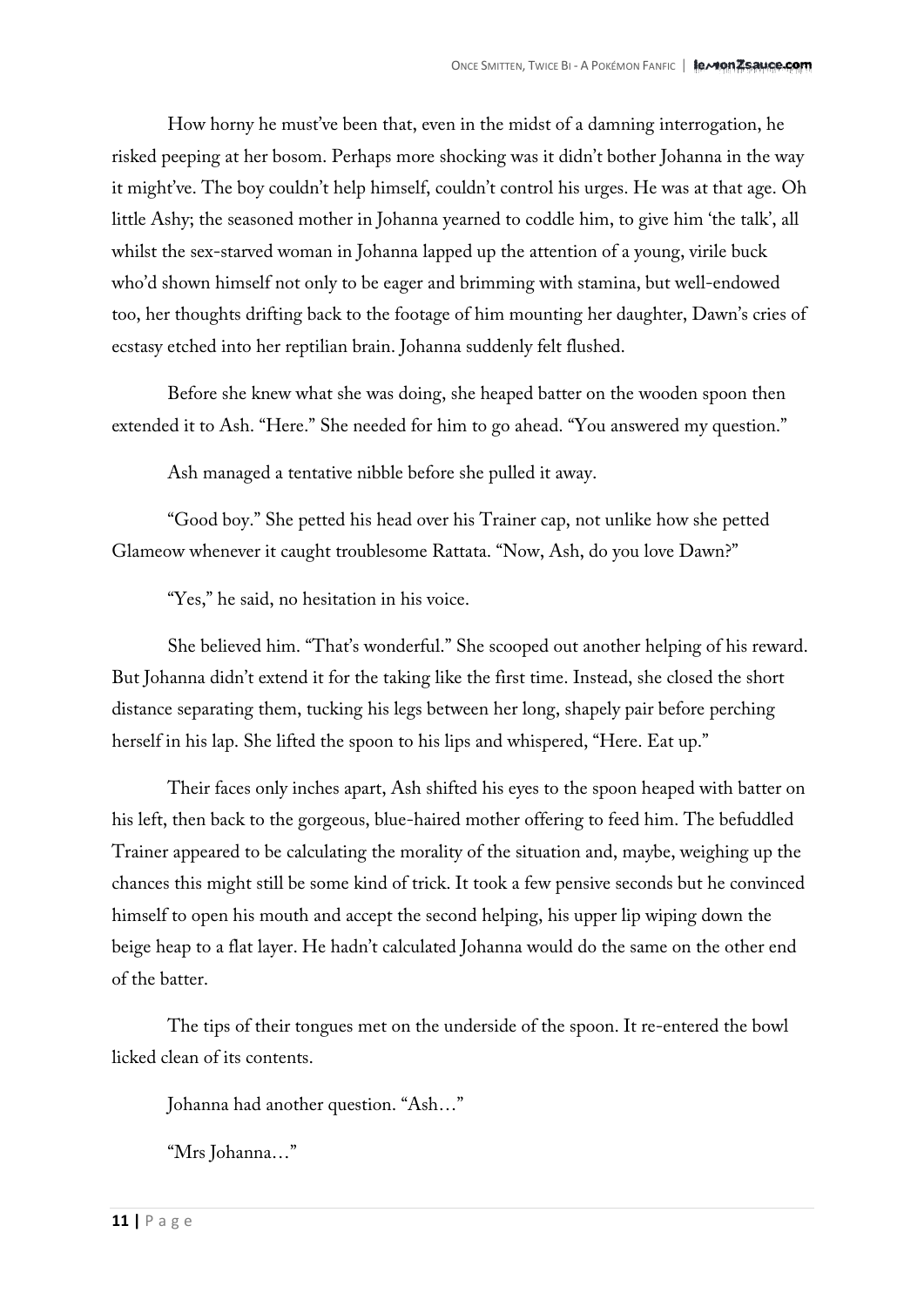The moment of truth. She'd trained him well enough to feel confident he wouldn't lie to her now. But only asking the question would vindicate or discredit her efforts one way or the other. She shot straight.

"Have you fucked my daughter?"

"I –" Ash shut his mouth as quickly as he'd opened it, the need to reformulate his response kicking in. His eyes shied away, seemingly discovering something of great interest in the bowl of mush. A long pause, then he looked up, straight in her eyes. "Yes," he said, with enough confidence to raise her brows. "Yes, I have."

Whoa. She never thought Ash had it in him. How manly.

Just when she opened her mouth to react, the gutsy Trainer lost his nerve, blabbering, "I'msosorryMrsJohannaIdidn'tmeantodisrespectanybodyoranythingI-"

"Whoa, whoa, whoa. It's okay, it's okay," Johanna said. "I just wanted the truth. And you gave me the truth. Right?"

He puffed, out of breath. "Yes."

"See? That's not so hard, now is it? Oh, wait –" Johanna stirred in his lap wearing an uncomfortable grimace. "It kind of is."

Ash turned red in the face.

She looked absolutely gleeful about embarrassing him, so much so she accidentally dropped the wooden spoon when she'd gone to dig up another reward. Batter splatted her sweater's sleeve, then the spoon ricocheted and landed on her thigh, leaving another splat of mesh on her jeans before it clattered on the kitchen floor.

"Darn it!" Johanna hissed. "Dawn's not going to be impressed if she turns up and I'm looking like this." She jumped up and tried to scrub the batter off with a table cloth, but it only seemed to make the mess worse. "Ugh. I'll be back in a jiffy – please keep an eye on the oven for me! Thanks, Ash!" Johanna rushed out of the kitchen as quickly as her heels could carry her.

. . .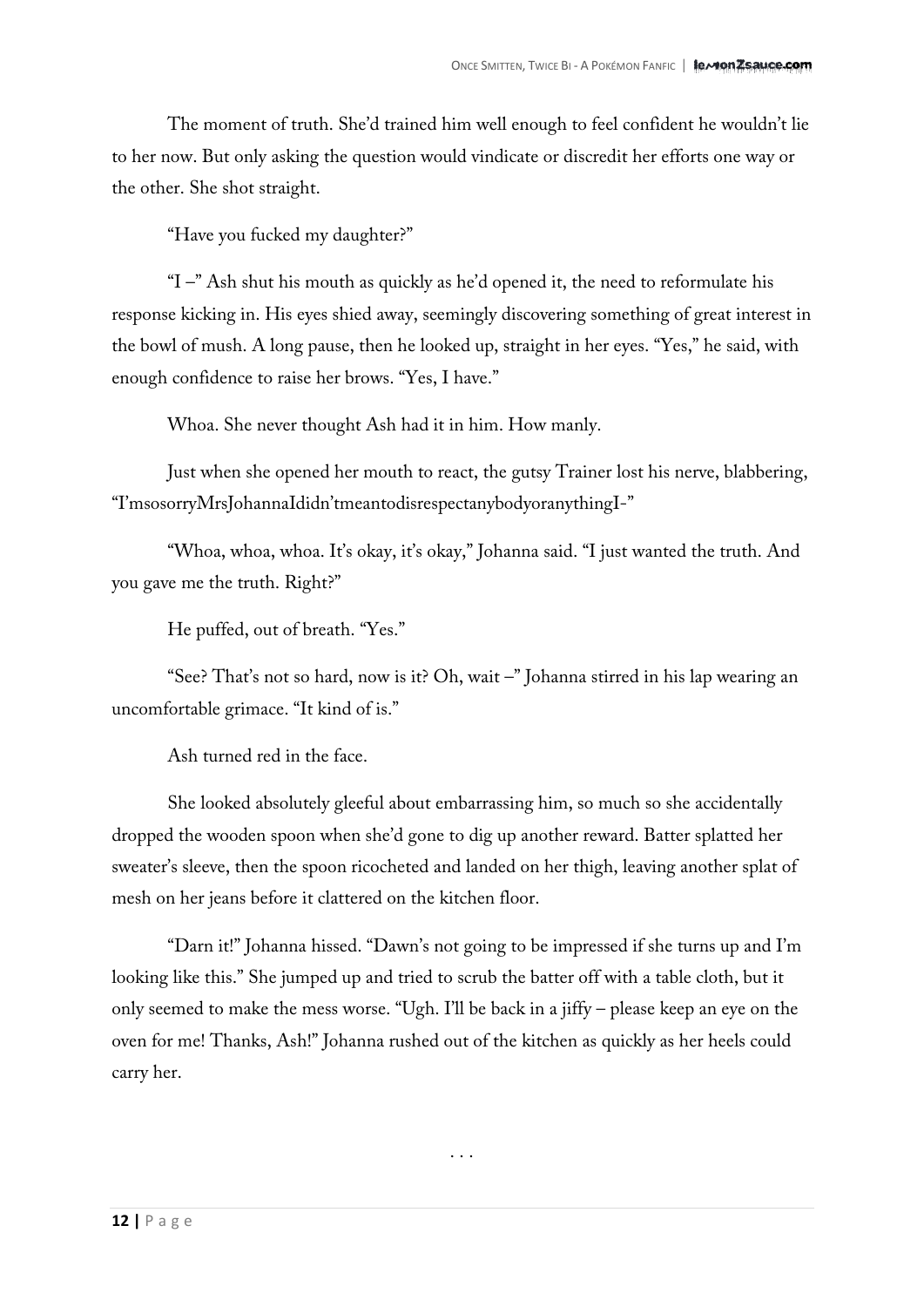Ash sat in the quiet asking himself what just happened.

Mrs Johanna *had* been hitting on him after all? Her unorthodox interrogation technique left him mulling whether he was supposed to be terrified or turned on. The bowl sitting an arm's length away rewound memories of seconds ago, of Dawn's mother perched in his lap, almost feeding him like a child. Their tongues had touched. Accidentally or not, technically, that was a kiss? She took the news of him dating her daughter better than expected, better than any guy would want, he imagined. But Ash wouldn't push his luck.

Keep an eye on the stove, she'd asked him. The poor lady didn't know giving Ash Ketchum the responsibility of not burning food was the quickest way to wind up with burnt food. There was a reason he'd kept Brock along for all those years.

Nonetheless, Ash was halfway off his seat to check on the cake when Mrs Johanna came bustling back into the kitchen, heels clicking and all. That was really fast; she'd barely been gone twenty seconds. He gave her a once-over and his jaw nearly hit the table when he spotted her quick solution to the little problem: Mrs Johanna had returned in her apron and heels as before, and *nothing* else.

His girlfriend's mother strutted right past him half-naked, having simply discarded the messy jeans and sweater, and whatever undergarments might've been beneath them. With his mouth hung agape, Ash's butt fell back onto the seat, no longer necessary to check on the oven as the scantily-clad baker rushed there herself.

Mrs Johanna's ass looked sensational in tight jeans, and utterly mouth-watering out of them. Right beneath the pink bowtie of her apron, big globes of pale, supple flesh wobbled with her every move, sitting high and perky despite their considerable mass. Ash thought Dawn had a big butt – her mama's could swallow hers whole. He marvelled at how the narrowness of her slim waist curved outwards to shape wide hips, giving her bubbly rear the contour of an onion when ogled from behind. And ogle, he did.

Dawn's mother pulled down the oven door and bent over to look inside, jutting her plump, bare butt outwards. Ash craned his neck as far as he could without standing up, getting more than his fair share of an eyeful. Mrs Johanna didn't appear unnerved, or even aware, she'd forgotten to replace her stained pants with new ones. She hummed a jolly tune while assessing her work-in-progress. What kind of game was she playing?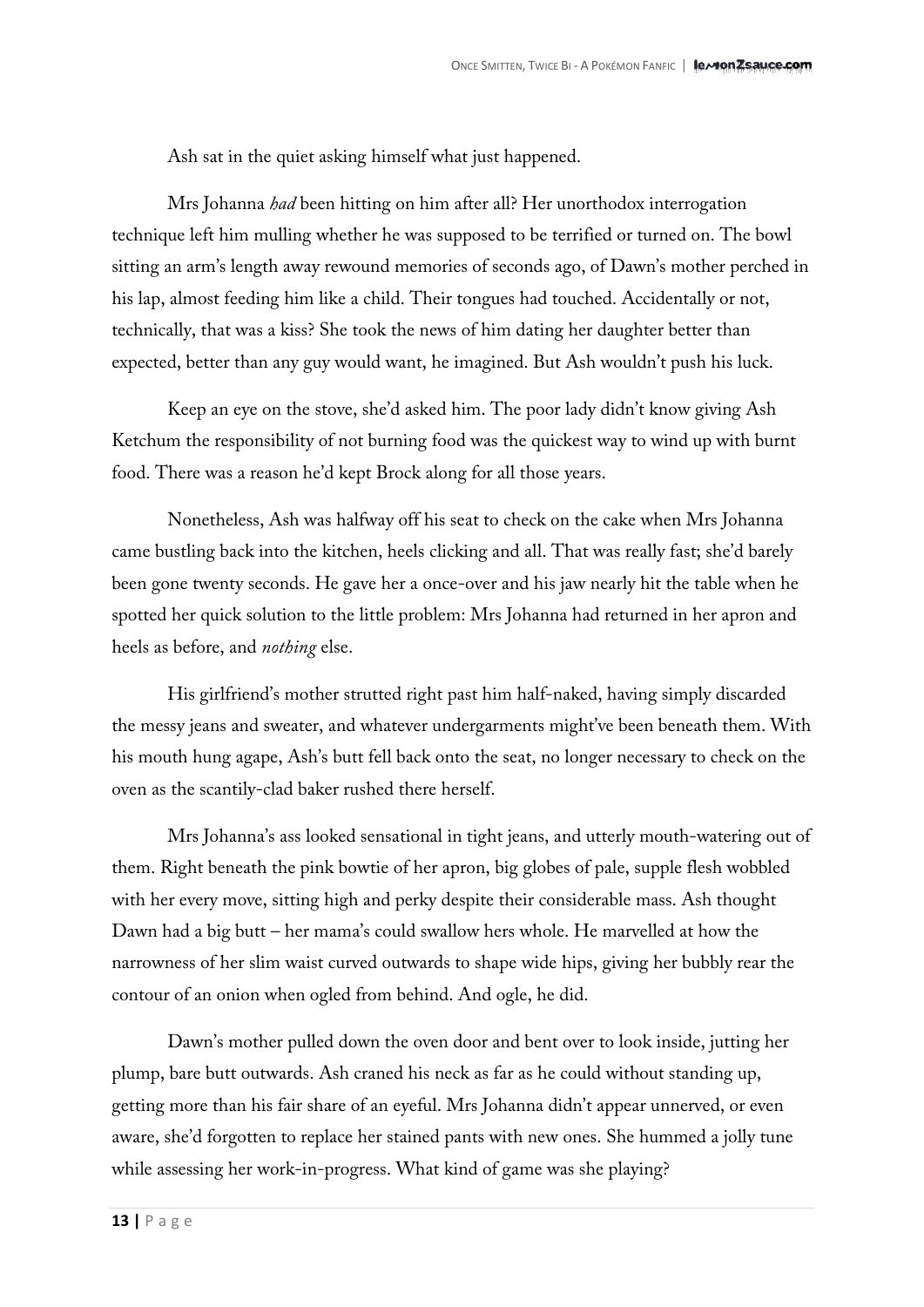Ash wouldn't believe this story if he'd told it to himself. On instinct, he grabbed the Xtransceiver and added Mrs Johanna's bare bottom to his stash of private recordings. She remained bent over and ignorant to his presence for a suspiciously long time. He'd be forgiven to think she knew a camera was being pointed at her behind, and performed accordingly for her audience.

At this point, the tent in Ash's pants came close to touching the ceiling of the table, and he snuck his left hand down to attend to it. He wanted to see more. Needed to. Zoomed in on the crevice separating her plush cheeks, but her womanhood was well hidden by the fleshiness around it. Suddenly, Mrs Johanna straightened up.

Startled, Ash dropped the Xtransceiver. It thudded on the table the same time the oven door shut. Mrs Johanna whipped round. He threw on an innocent but unconvincing smile, anxious digits tapping on the table.

"Were you recording me?" she asked him outright.

"No! Of course not," he stammered, quickly closing the video capture app as she made her way towards him. "Was just, uh, checking my messages." He switched the Xtransceiver to its family-friendly home screen.

Mrs Johanna's straight face said it all. She didn't believe a word of it. "Pity."

"What is?" Ash was genuinely confused. "And er, don't know if you noticed but you forgot to put your pants on."

"Did I?" Mrs Johanna looked down completely unsurprised. "Oh well, it was getting kind of hot in here anyway, wouldn't you say?"

Yes. He would. But not aloud.

Mrs Johanna stood uncomfortably close to him. Ash couldn't avert his eyes if he wanted to. Her clear-white apron had pink trimmings and a matching waistband tied in a bow round the small of her back. Low-cut, the bib left massive cleavage on display, and a hint of perky nipples beneath its semi-translucent fabric. The skirt piece covered little more than two inches of thigh, her long, milky legs flowing free and naked down to her heels. Ash grew harder just looking at her.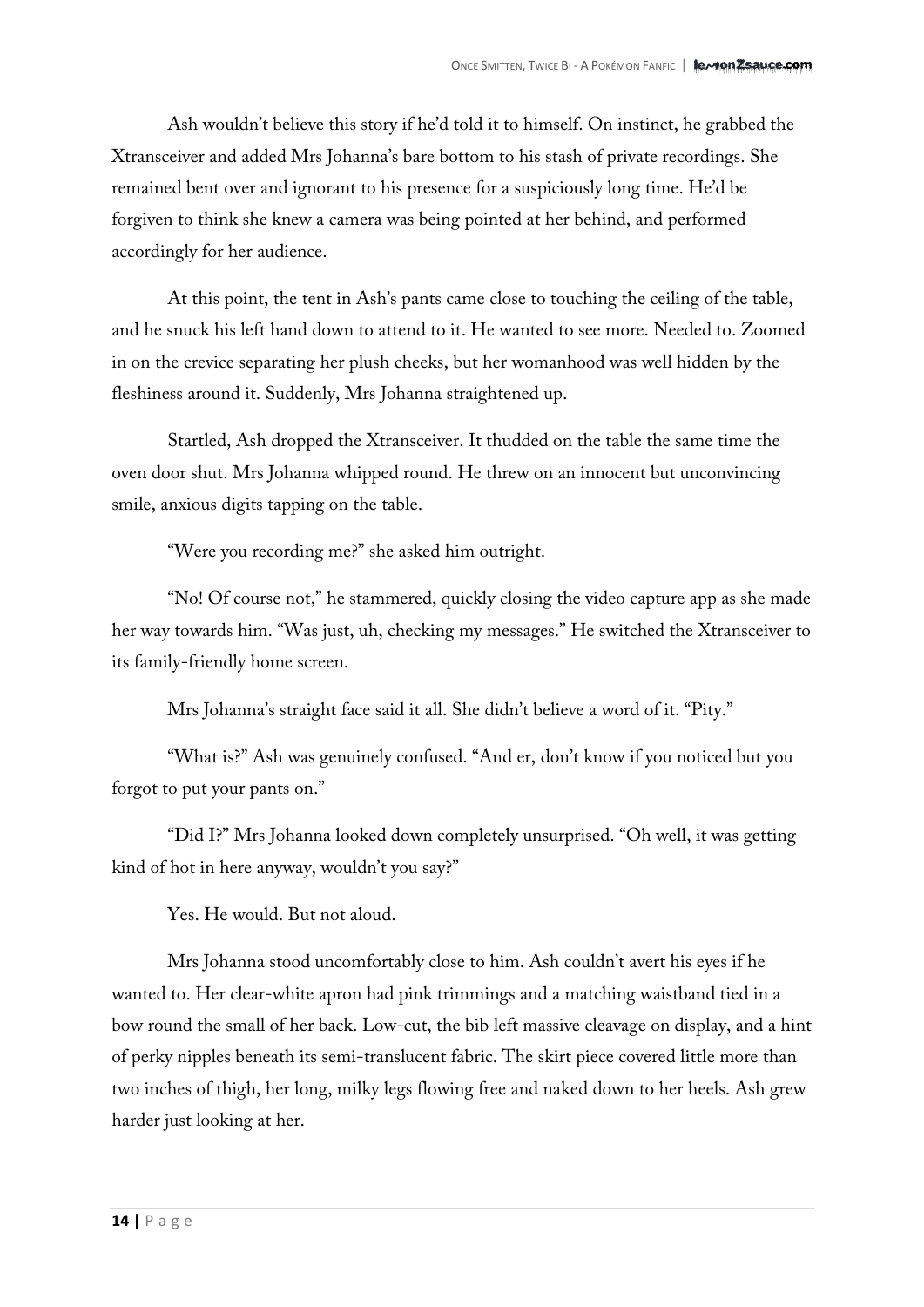And she noticed. A tiny smile graced her lips before she pulled out a chair from under the long table. She turned it to face him so that when she sat he could still see her legs in their entirety.

"Ash, there's something you should know," she said, crossing her long legs. The skirt piece of the apron slid down the curvy thigh she'd placed on top of the other, brandishing more flesh than he'd ever seen on a woman old enough to be his mother. At a different angle he would've been able to observe her naked butt touching the chair. "Eyes up top."

He swallowed a knot of nervy excitement. "R-right. What is it?"

"I've seen the tape," she admitted flatly. "The sex video you recorded with my daughter."

His insides twisted so harshly he might've fainted if he wasn't seated. He swallowed hard, wiping the sweat off his brow. "You have? H-how?"

"That doesn't matter," she said quickly. "I've accepted she's not going to be a little girl forever. Heck, her teenage years are almost behind her, especially after today. She's going to have her secrets – as did I at her age – but if you two are going to continue having sex, it *has* to be safe sex. I don't want Dawn having the kind of hard life I did bringing her up on my own when I should've been making the most of my youth, reaching the heights of a Pokémon Coordinator extraordinaire."

"I see…" That hit home for Ash – the thought of prematurely losing his dream of becoming a Pokémon Master. As much as Mrs Johanna loved her daughter, it couldn't have been easy for her readjusting her priorities. It made him look back differently at all the times he and Dawn had been reckless in their haste to fuck. "That's fair. We get carried away sometimes, hehe. Won't happen again, ma'am."

"Good. I'm trusting you, Ash."

"I totally get it. You can count on me!" Ash struck the victory pose he usually reserved for catching new pokémon. "By the way, Mrs Johanna, it's not too late for you."

She tilted her head, befuddled. "What do you mean?"

"I mean, you can still be a full-fledged Pokémon Coordinator extraordinaire! I've seen older people than you competing in Contest Halls. I've watched you battle. You're way more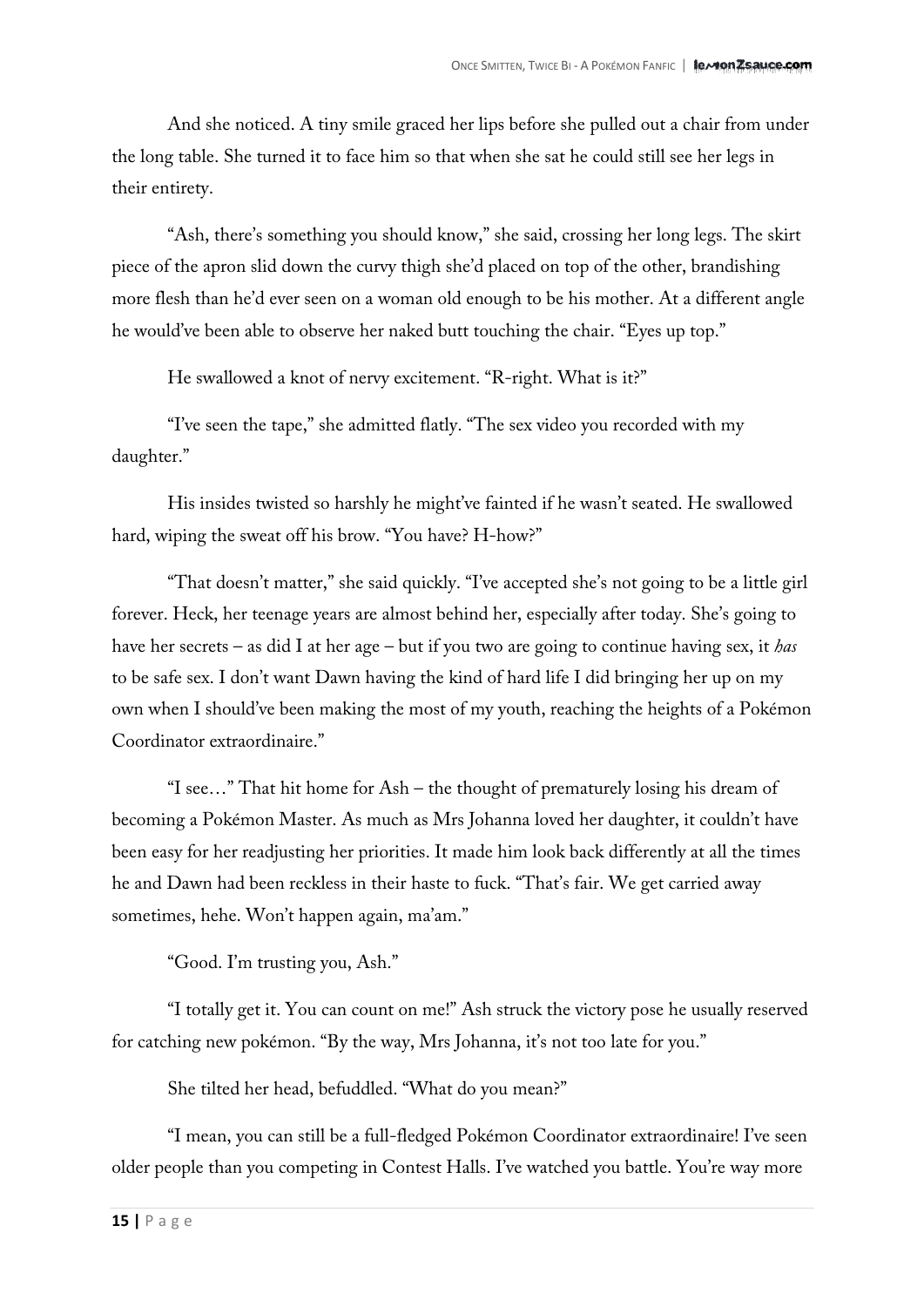talented than most of them. And way better looking too." Ash covered his mouth in embarrassment. He'd spoken way too quickly. "I mean –" But he didn't exactly want to take back the compliment either.

Mrs Johanna gave him a genial smile. "Thank you, Ash. But I wasn't done talking about the video."

"Oh?" Ash wondered what more she could possibly have to say about it.

"Why did you apologise about making love to my daughter earlier?"

"Er, hm, well  $-$ "

"Do you fail to satisfy her?"

"What?! No way! I always make sure she cums. Multiple times even! I –" He stopped himself, caught in two minds; how did he reassure his girlfriend's mom he was taking good care of her while not sounding like he was bragging about smashing her at the same time?

"Is she satisfying you though? I mean *really* satisfying you?"

Her line of questioning took a swerve he never saw cuming. "Well, yeah. I guess. It's always fun for me. And I've never had problems, um, 'finishing'."

Mrs Johanna smirked as though she didn't believe him. "You want to know what I saw in that video?"

He didn't reply but she was prepared to answer her own question.

Mrs Johanna lifted her right leg and rested her calf on the table, her pink heel making a subtle clack on the surface. His eager eyes traced the inside of her shapely thigh, drawn to tiny flap covering the modesty between her parted legs. Ash gawked shamelessly, knowing full-well nothing but a skimpy apron separated him from the sight of MILF pussy.

"What I saw," she said in a husky murmur, "Was a girl-not-yet-a-woman. There are a lot of things I wish I would've had the time and bravery to teach Dawn. Things pertaining to how to satisfy a man." She ran both hands slowly up her naked thighs, trimmed nails scraping along the supple skin, stopping only at the hem of her apron. "So, Ash, you don't think it's too late for me to… do you?"